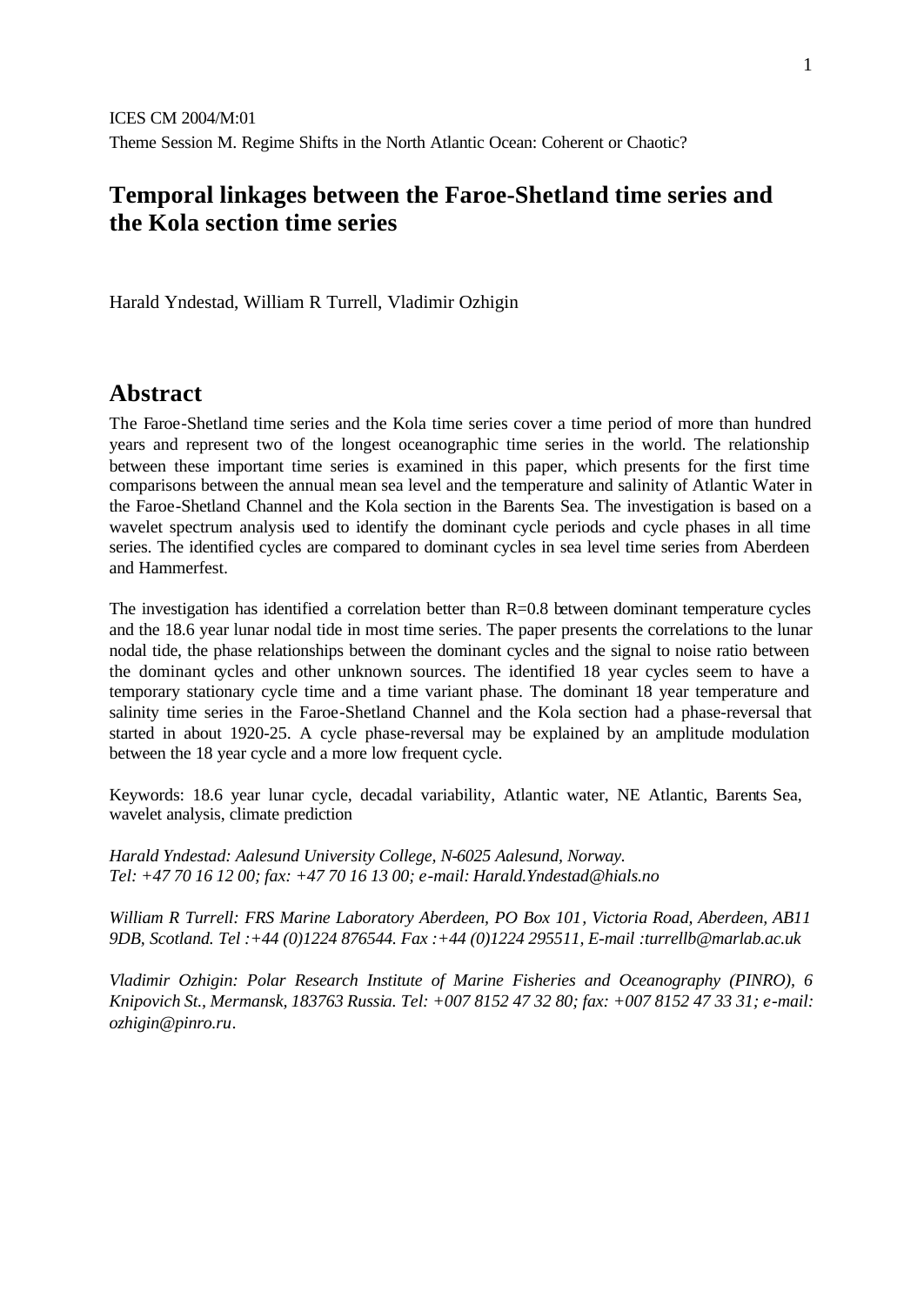# **Introduction**

### **The Faroe -Shetland Channel time series**

The Faroe-Shetland Channel is the deep water channel separating the Faroese plateau from the Scottish continental shelf. The northern entrance from the Norwegian Sea is approximately 1500 m -2000 m deep. Connections to the Atlantic lie to the southwest through the Faroe Bank Channel, with maximum depths of 850 m, and across the Wyville -Thomson Ridge, witha sill depth of approximately 450 m. Two standard hydrographic sections across the Channel have been surveyed by the Fisheries Research Services Marine Laboratory since the start of the 20<sup>th</sup> century. These lines run approximately from Fair Isle to Munken (Faroe) and from Nolso (Faroe) to Muckle Flugga (Shetland). They were first surveyed by Dr H N Dickson, contracted to the Fishery Board for Scotland, on board the fishery protection vessel HMS Jackal. He performed the first hydrographic station of the Nolso - Flugga section on 4 August 1893. He went on to perform water bottle casts at four stations of the present day Nolso - Flugga section and at three stations of the Fair Isle - Munken section. Dickson resurveyed the same sections in 1896. Although fewer stations were performed during that survey, deeper casts were achieved, reaching >1,000 m. Regular sampling at the full set of Nolso - Flugga and Fair Isle - Munken stations commenced in 1903, and has been performed approximately three times each year since then, except for the war years and for a five year period in the early 1980s.

A database of all available data collected along the two standard sections was constructed using data which existed in digital form from 1960 onwards, and using data from original manuscripts prior to that date. After the data was extracted, it was interpolated onto standard pressure levels. These procedures are more fully described in Turrell et al. (1999). In addition to data collected by the FRS Marine Laboratory, data from other sources, including Faroese, Norwegian, Swedish, Danish, English and Russian institutes, was obtained from ICES and entered into the database. Time-series derived from the observations along the two sections have been employed in numerous previous publications (see Turrell et al. 1999).

In the previous studies time-series were constructed subjectively using manual methods from section plots and ?S diagrams. Since the creation of the database, objective semi-automatic generation of time-series have been used in order to determine the characteristics of the different water masses observed along the sections. Two principal "types" of surface Atlantic water are always observed across the sections; a warmer and more saline type referred to as North Atlantic Water (NAW), and a fresher, cooler type referred to as Modified North Atlantic Water (MNAW). NAW lies in the Slope Current which flows northwards along the European shelf edge. MNAW arrives at the standard sections after circulating around to the north of Faroe. The methodws used to determine the properties of these water masses are described below.

### **The Kola section and Kola section time series**

The International Conference on Exploration of the Sea, held in 1899 in Stockholm, recommended that observations along a standard section running north from the Kola fjord (along 33°30' E) and into the Barents Sea should be carried out. The section runs across the Coastal Water having warm temperatures and low salinity (St. 1-3; 69°30'-70°30'N, 33°30E). The northern stations (8 through 10; 73°00'-74°00'N, 33°30E) where highest salinities are measured are considered as Atlantic Water. The stations ranging from 3 to 7 (70°30'-72°30'N, 33°30E) are associated with the Murman Current. To study seasonal and interannual variability of temperature and salinity, the data are averaged vertically over 4 depth intervals  $(0.50, 0.200, 50.200, 1.50)$  and  $150-200$  m) and horizontally over 3 parts of the Section. Temperature averaged over the upper 200 m and over stations 3 through 7 (70°30'-72°30'N, 33°30E) produces a well-known and widely used time-series.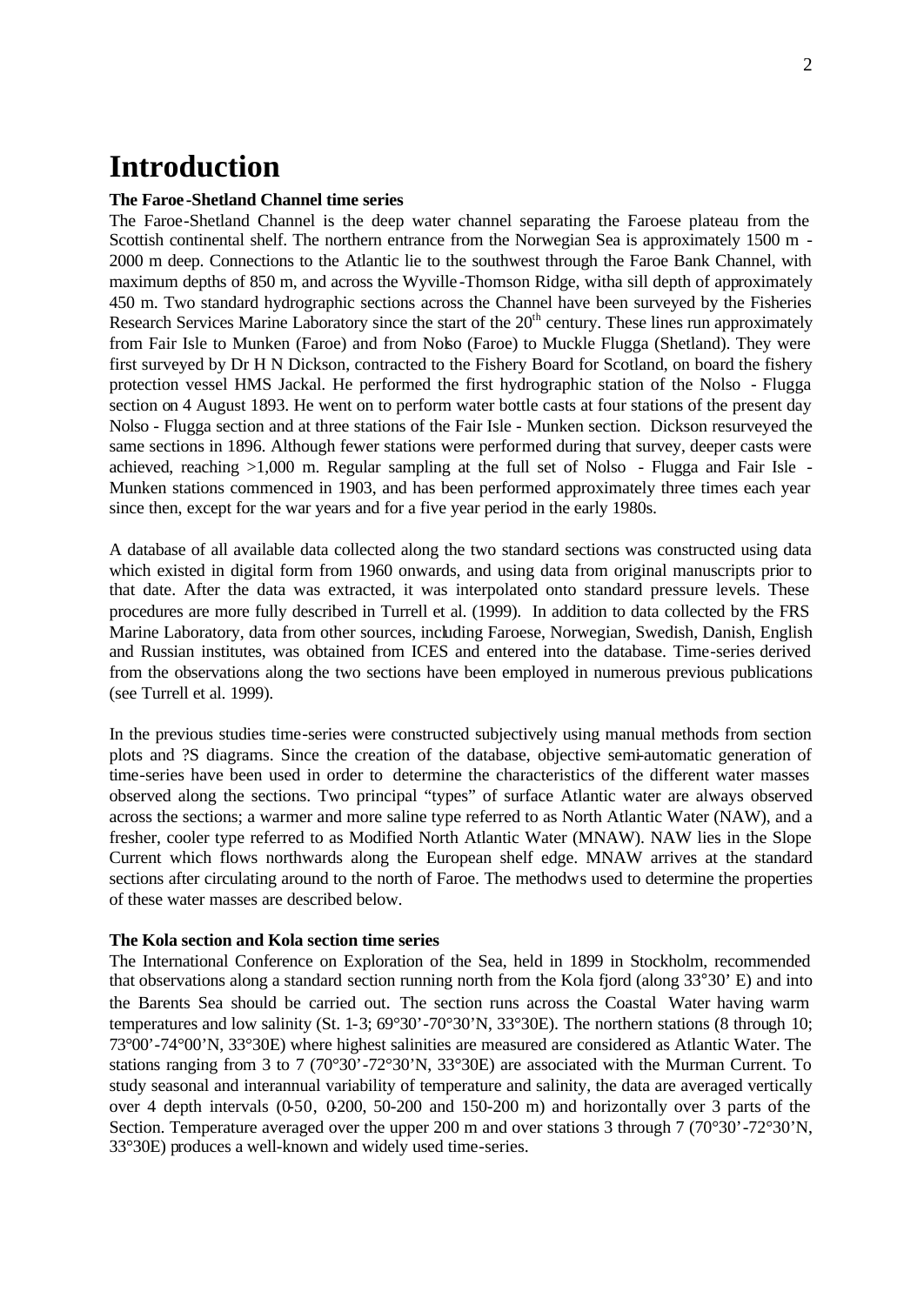The Murman Fishery Research Expedition led by N. Knipovich occupied the section for the first time in 1900. The Expedition was completed in 1906. During that period the section was occupied 1-6 times a year. Than it was not occupied until 1921. In 1920-1930 the section was occupied from 1 (1924) to 10 (1937) times a year. The next gap in observations is related to World War Two. The Section has been occupied most frequently since the middle of the 1950s with often more than 12 surveys each year. In 1970-1980 the annual number of occupations exceeded 15. A considerable decrease in occupation of the section occurred in the early 1990s. In the 1990s and at present PINRO took measurements along the section about 10 times a year. By the present time (2004) the Kola Section had been surveyed more than 950 times.

The gaps in the time series were filled by Bochkov (1982) by means of calculations by multiple regression models. To calculate quarterly and yearly temperatures for 1900-1920 and 1941-1944, air temperature at stations Kola and Polyarny, the number of deep low pressure cells (cyclones) over the Norwegian and Greenland Seas and the ratio of the number of deep cyclones over the Barents Sea to the number of deep cyclones over the Norwegian and Greenland Seas, were used as the independent variables in the regression models. Owing to high correlation between monthly and quarterly time series, monthly temperature values for 1941-1944 were calculated by simple regression models, quarterly temperature time series were used as independent variables. Thus, quarterly and annual temperature values are available from 1900 to 2003. The monthly time series begins in 1921.

The time series of salinity begins in 1951 owing to some uncertainties in the quality of the data collected during the first half of the  $20<sup>th</sup>$  century. The Kola section time series of temperature and salinity were published in the following publications: Bochkov Yu.A. 1982. Water temperature in the 0-200 m layer in the Kola Meridian Section in the Barents Sea, 1900-1981. Sb. Nauch. Trud. PINRO. 46: 113-122 (in Russian). Quarterly and yearly temperature values from 1900-1920; Monthly temperature values from 1941-1981. Tereshchenko V.V. 1997. Seasonal and year-to-year variation in temperature and salinity of the main currents along the Kola section in the Barents Sea. Murmansk: PINRO Publ. 71 pp. (in Russian). Monthly and yearly temperature and salinity values from 1941- 1981.

The Kola section temperature time series (St. 37, 0-200 m) can be used to assess seasonal and interannual variability of hydrographic conditions in the southern Barents Sea. There is a significant correlation (r=0.7-0.9) between this time series and those for stations 1-3 and 8-10 of the Kola transect (Tereshchenko, 1997). There is also a significant correlation (r=0.7-0.9) between temperature time series from the Kola section and other standard sections in the southern Barents Sea (North Cape - Bear Island section at the Barents Sea opening; Bear Island - East section (along 74°30'N) in the western Barents Sea; Cape Kanin -North section (along 43°15'E) in the eastern Barents Sea).

The general opinion is that the Kola section time series can serve as a reliable indicator of climate variability in the whole southern Barents Sea (coastal and Atlantic water domain). Besides, there is a significant correlation ( $r=0.56$  - monthly data;  $r=-0.65$  - yearly data) between time series of temperature in the Kola section and ice coverage (% of the total Barents Sea area). However, this is not true for the salinity time series from stations 3-7. Correlation between temperature and salinity time-series from stations 3-7 is close to zero. This is probably due to the fact that there is a well pronounced haline frontal zone (between 71 and 72 deg. N, st. 4 and 6) separating Atlantic water (warm temperature, high salinity), to the north, and slightly warmer and considerably fresher Coastal water, to the south. Therefore, variability of salinity averaged for st. 3-7 may very much depend on variations of the haline front position, and this is yet to be studied.

Stations 3-7 are usually associated with the Murman Current, which is the continuation of the North Cape Current entering the Barents Sea through its western boundary. The Murman Current is related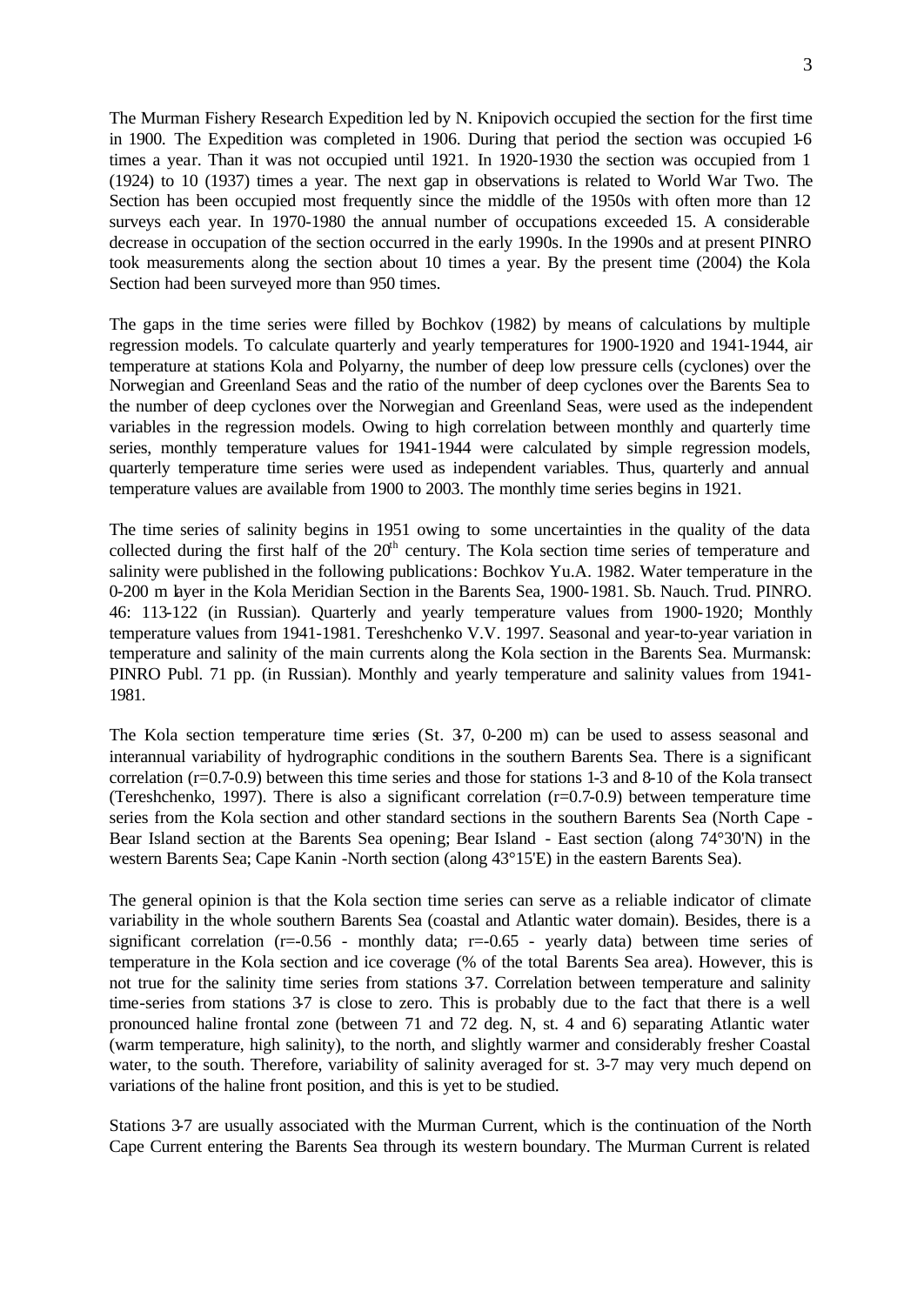to the haline/density frontal zone. According to calculations by a numerical model (Trofimov, 2000) the core of the current is located at about 72°00'N.

### **The problem of time series analysis**

A time series from nature may have time variant stochastic properties. These properties introduce a reference problem when a data series is analyzed by traditional statistical or spectrum analysis methods. To overcome this problem the time series first are filtered by a wavelet transformation. A wavelet transform has the ability to identify both period and phase cycles in time series. The identification of the phase cycle opens a possibility to compare events between different time series. This investigation compares the period and phase cycles to identified known geophysical cycles and the phase relation between the dominant cycles is examined. The result shows that most of the longterm fluctuations are associated with harmonics from the 18.6-year lunar nodal tide.

## **Materials and methods**

### *The Faroe-Shetland Channel data series*

It has been found that the best definition of the properties of North Atlantic Water, found within the core of the Slope Current on the Scottish side of the Faroe-Shetland Channel, is the temperature and salinity at the standard depth which exhibits the maximum salinity within an individual survey of the first two stations, on both standard sections, on the Scottish side of the Channel.

As the standard section surveys during the past have been performed at quite different times of the year, in order to remove the effect of the seasonal cycle in the surface waters, and hence allow all data to be used, the monthly mean temperature and salinity derived over the period 1960-1995 for each individual station and at each standard depth have been removed prior to smoothing the data using a 2 year centered running mean. Hence the data are expressed as anomalies. The data series covers 1893…2002 and has no values from 1895…1902, 1915…1922, 1930…1933, 1941…1946. In these periods the data are interpolated.

For Modified North Atlantic Water, located on the Faroese side of the Channel, the definition used is the temperature and salinity at the standard depth which exhibits the maximum salinity within an individual survey of the first two stations, on both standard sections, on the Faroese side of the Channel. Again the seasonal cycle has been removed prior to smoothing using a 2-year running mean. Hence the data are presented as anomalies. The data series covers 1893…2002 and has no values from 1895…1902, 1915…1922, 1930…1933, 1941…1946. In these periods the data are interpolated.

#### *The Kola data series*

The data used here are monthly temperature values from the upper 200 m in the Kola section along the 33°30'E medial from 70°30'N to 72°30'N in the Barents Sea (Bochkov, 1982; Tereshchenko, 1997)). The temperature data series contains quarterly and annual values from the period 1900-2003 and monthly values from 1921, some of which are measured and some of which are calculated. Salinity time series (monthly and annual values) is available only from the period 1951-2003. This paper analyzes the annual mean temperature and salinity.

#### *The Aberdeen tide data series*

The time series of sea level at Aberdeen is provided by the Proudman Oceanographic Laboratory, UK. The data series has an annual mean and covers the period 1931 to 2002.

*The Hammerfest tide data series*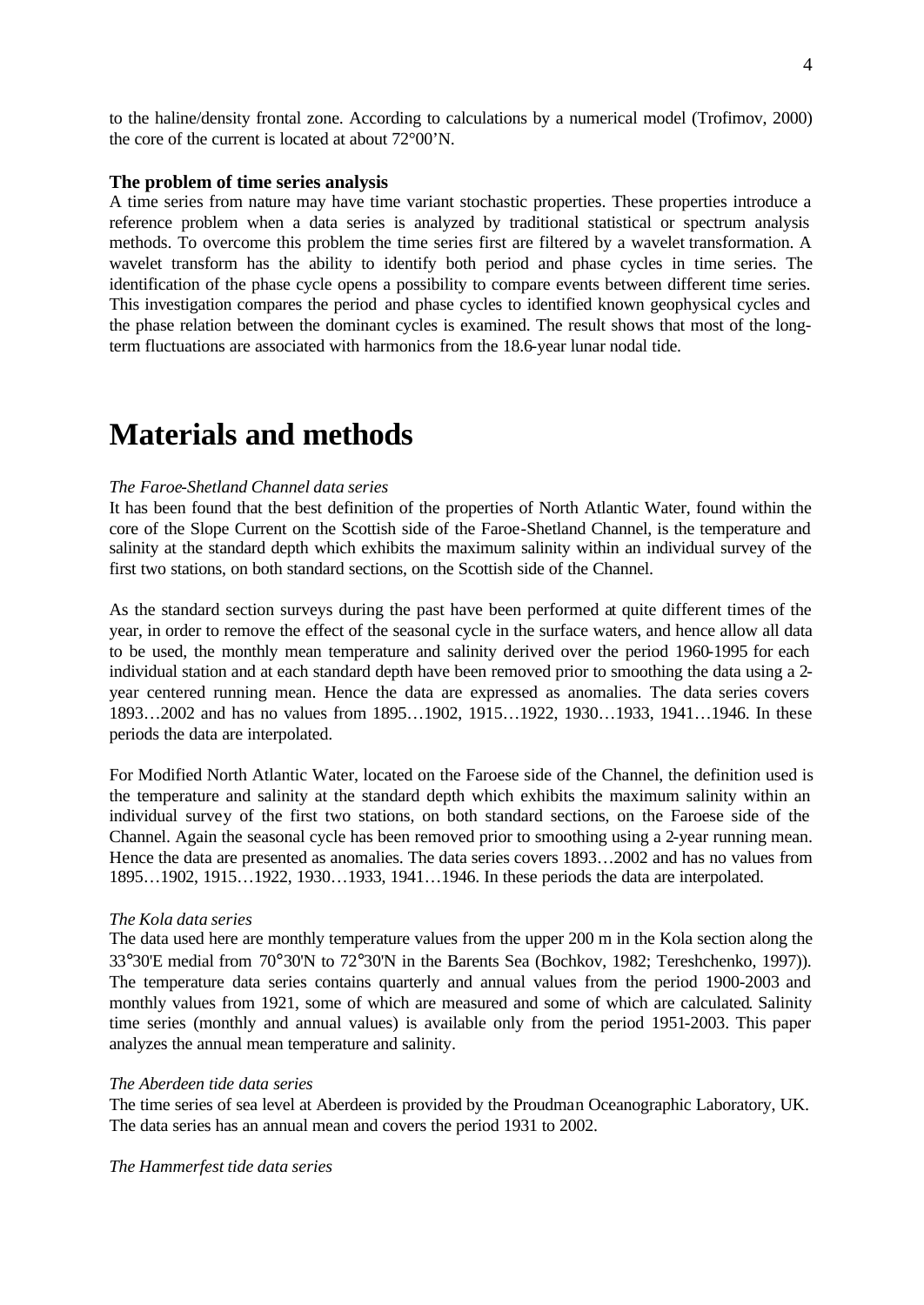The time series of sea level at Hammerfest is provided by Statens Kartverk in Norway. The time series has the mean monthly values from 1957 to 2002. In this analysis the data series is reduced to the annual mean in the same period.

#### **Cycle identification**

The Fourier spectrum  $X(j?)$  of a time series  $x(t)$  may be represented by the model:

$$
X(jw) = U(jw) + V(jw)
$$
 (1)

where  $U(i)$  represents a known spectrum and  $V(i)$  represents a non-correlated red spectrum from an unknown source. One of the main problems encountered in this analysis is identifying a known spectrum  $U(i)$  in the total spectrum  $X(i)$ . A possible stationary cycles  $U(i)$  may have a timevariant amplitude and phase. A time variant phase makes it difficult to identify stationary cycles with straightforward statistical methods. A second problem is that it can be difficult to identify low frequency cycles and to separate the high frequency cycles from noise in these short time series. Wavelet transformation is an appropriate method to analyze time-variant data series. A continuous wavelet spectrum is computed by the wavelet transformation:

$$
W(a,b) = \frac{1}{\sqrt{a}} \int_{R} x(t) \Psi(\frac{t-b}{a}) dt
$$
 (2)

where  $x(t)$  is the analyzed time series,  $\Psi$ ( ) is a wavelet impulse function,  $W(a,b)$  is the computed wavelet cycles, b is a translation in time and a is a time scaling parameter in the wavelet filter function. The computed wavelets  $W(a,b)$  represent a set of filtered time series from the time series  $x(t)$  and the impulse functions Ψ( ). In the following analysis, a Coiflet3 wavelet transform was chosen from many trials on tested data (Matlab, 1997; Daubechies, 1992). The wavelet transformation represents a linear phase filter that is able to separate additive cycles in a time series. In this analysis the time series is scaled by  $x(t)=(mean(x(t)-var(x(t))/var(x(t)))$  to reduce transformation side effects.

A discrete time series  $x(n)$  may be represented by a sum of dominant wavelet cycles

$$
x(nT) = \sum_{k} W(k, nT) + v(nT) = W(nT) + v(nT)
$$
\n(3)

where k is a cycle period, T is the sampling period, n is the sample number,  $W(k,nT)$  represents a dominant wavelet cycle, W(nT) represents the sum of wavelet cycles, and v(nT) is a disturbance from an unknown source. A wavelet cycle W(k,nT) represents a moving correlation to an impulse period k. A dominant cycle period thus represents the best correlation to a cycle period k. If the dominant cycle is a stationary cycle, the time series may be represented by

$$
x(nT) = \sum_{k} U(k, nT) + v(nT) = \sum_{k} u(k, nT) \sin(\mathbf{w}_0 nT + \mathbf{j}(nT)) + v(nT) \tag{4}
$$

where  $U(k,nT)$  represents a known stationary cycle and  $V(nT)$  is a disturbance from an unknown source. The time series has the same cycles and disturbance if  $U(k,nT)=W(k,nT)$ . The known spectrum  $U(i)$  is identified in the wavelet spectrum by computing the cross-correlation quotient:

$$
R(k) = E[U(k, nT)W(k, nT)]
$$
\n<sup>(5)</sup>

where  $U(k,nT)$  is the cycle k in the known spectrum  $U(i)$  and  $W(k,nT)$  is the cycle k in the computed wavelet spectrum. The wavelet cycle time k is tested by computing the correlation coefficient  $R(k)$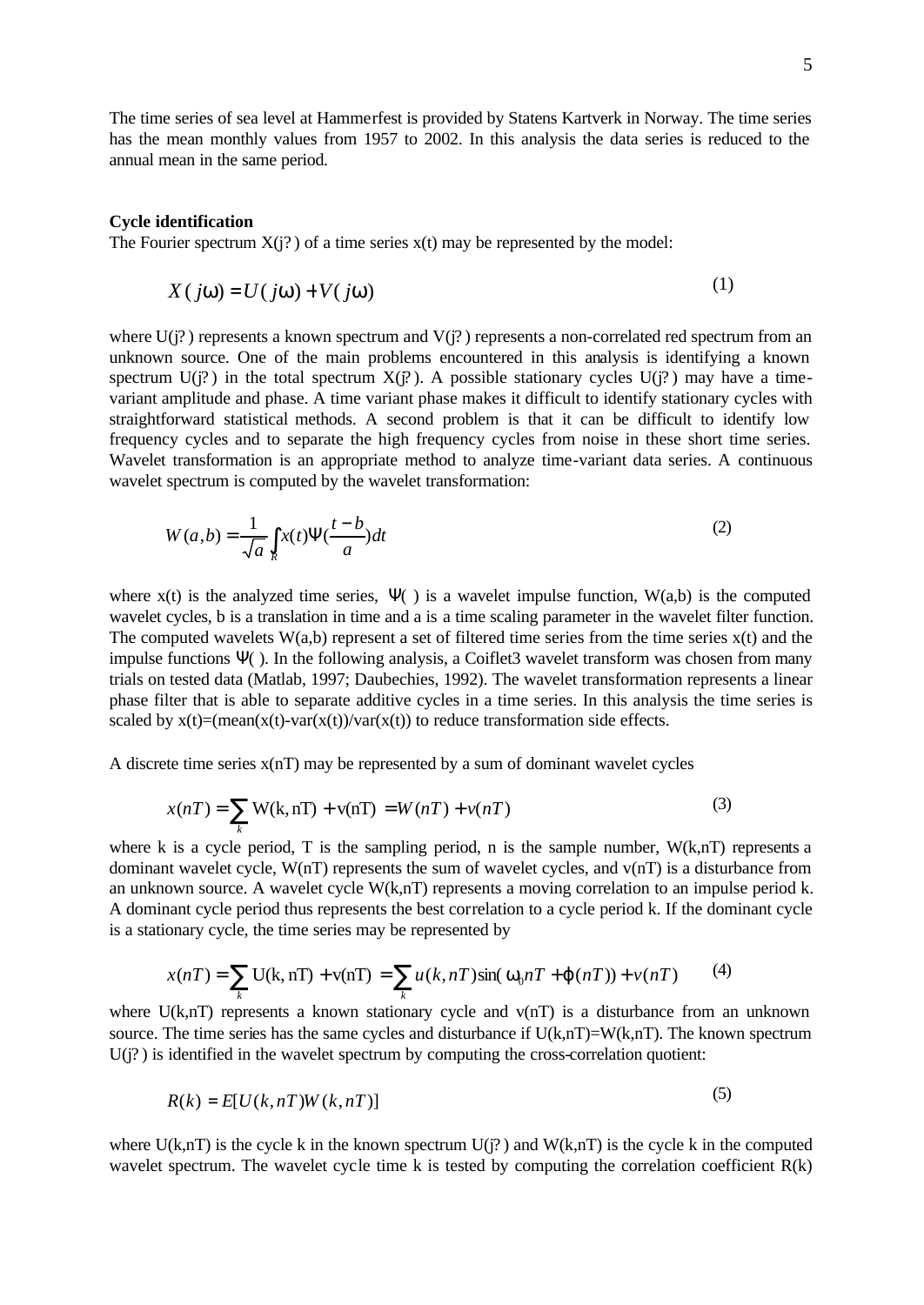between the dominant wavelet cycle W(k,nT) and a potential known stationary cycle  $u(j^2)_k$ . The correlation value of quality is computed by  $Q(k)=R(k)*sqrt[(N-2)/(1-R(k)*R(k)]$  where N is the number of samples in the time series.

The cycle amplitude dominance is identified by the signal-to-noise ratio. The signal-to-noise ratio between the dominant wavelet cycles  $W(nT)=K_1W(k1,nT)+K_2W(k2,nT)+K_3W(k3,nT)$  and the unknown source  $v(nT)$  is computed by:

$$
S/N = \text{var}(W(nT)) / \text{var}(v(nT))
$$
\n(5)

where  $v(nT) = (x(nT)-W(nT))$  represents the estimated disturbance from an unknown source. A single dominant cycle have a set of maximum values  $W(k1,nT)_{max} = \{W1, W2,...Wn\}.$ 

## **Results**

This investigation is based on a wavelet analysis of time series of sea level, Atlantic water temperature and Atlantic water salinity at two locations in the Nordic Seas; the Faroe-Shetland Channel and at the Kola section in the Barents Sea.

The analysis of the Faroe-Shetland Channel and Kola Section time series are shown in figures 1 to 8. The dominant cycles in the time series are correlated to the lunar nodal spectrum in order to identify any possible relation. The 18.6 year lunar nodal cycle has a maximum in November 1987 when the cycle phase  $\varphi_{\text{nut}}(18)=0.90\pi$  (rad) (Pugh, 1969. A summary of the investigation is presented in Table 1.



#### **MNAW Temperature**

Figure 1 Time series of Modified North Atlantic Water (MNAW) temperature on the Faroe side of the Faroe-Shetland Channel and the computed wavelet spectrum.

Figure 1 shows the analyzed time series of the Modified North Atlantic Water (MNAW) temperature on the Faroe side of the Faroe-Shetland Channel from 1893 to 2002. ALso shown are the computed total wavelet spectrum W<sub>FarTmp</sub> (4:80,nT). The wavelet spectrum W<sub>FarTmp</sub> (4:80,nT) has dominant wavelet cycles of about 6, 18 and 55 years. These are the same periods as the lunar nodal spectrum of 18.6/3=6.2, 18.6 and 18.6\*3=55.8 years.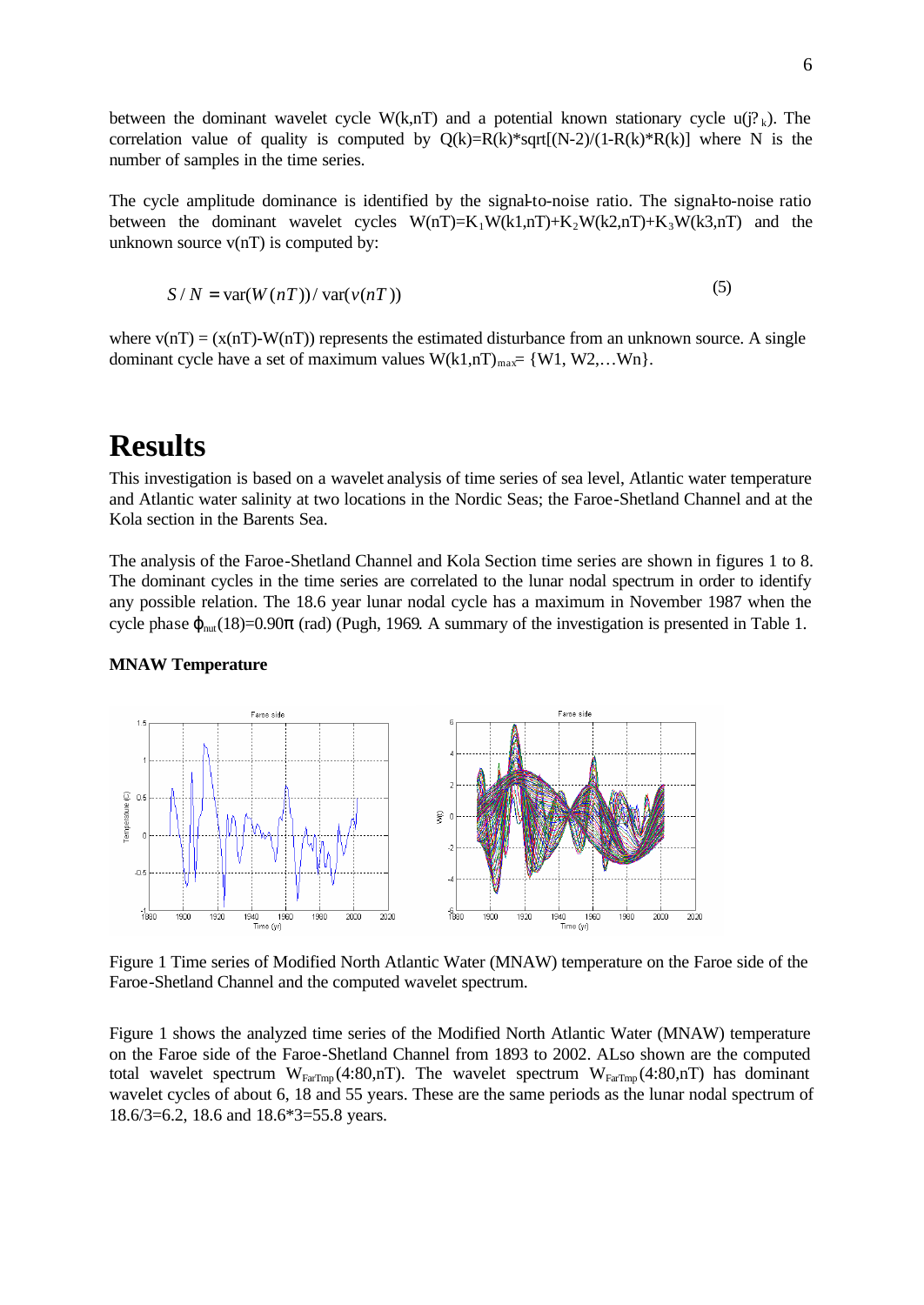

Figure 2 Modified North Atlantic Water (MNAW) temperature on the Faroe side of the Faroe-Shetland Channel, 18 year wavelet cycle and the 18.6 yr lunar nodal tide. In this presentation the cycles are scaled by -1.

Figure 2 shows the MNAW temperature data series, the identified 18 year wavelet cycle and the stationary 18.6 yr lunar nodal tide cycle. The identified 18 year wavelet cycle has maximum at about  $W_{FarTemp} (18, nT)_{max}$ ={1913, 1940, 1960, 1978, 2000}. The figure shows that the 18 year wavelet cycle follows the 18.6 yr tide from about 1893 to 1920. At around 1920 there is a phase-reversal of p (rad) and the 18 yr temperature cycle follows the inverse 18.6 year lunar nodal tide from about 1940 to 2000. The cross-correlation to the 18.6 yr lunar nodal tide is estimated to  $R_{FarTmp}$  (18)  $_{max}$ =  $E[W_{FarTmn}(18,nT)U_{nod}(18,nT)] = -0.91$  in the period n=1920...2003. A cross-correlation to the third sub-harmonic cycle 3\*18.5=55 years is estimated to  $R_{FarTmp}(55)_{max} = E[W_{FarTmp}(55, nT)U_{nod}(55, nT)] =$ 0.8 when n=1893…2003. The signal to noise relation is estimated to S/N=5.4 when the signal is wavelets cycles of 6, 18 and 55 years.



#### **MNAW Salinity**

Figure 3 Time series data of Modified North Atlantic Water (MANW) salinity on the Faroe side of the Faroe-Shetland Channel and the computed wavelet spectrum.

Figure 3 shows the analyzed time series of Modified North Atlantic Water (MNAW) salinity on the Faroe side of the Faroe-Shetland Channel from 1893 to 2002, as well as the wavelet spectrum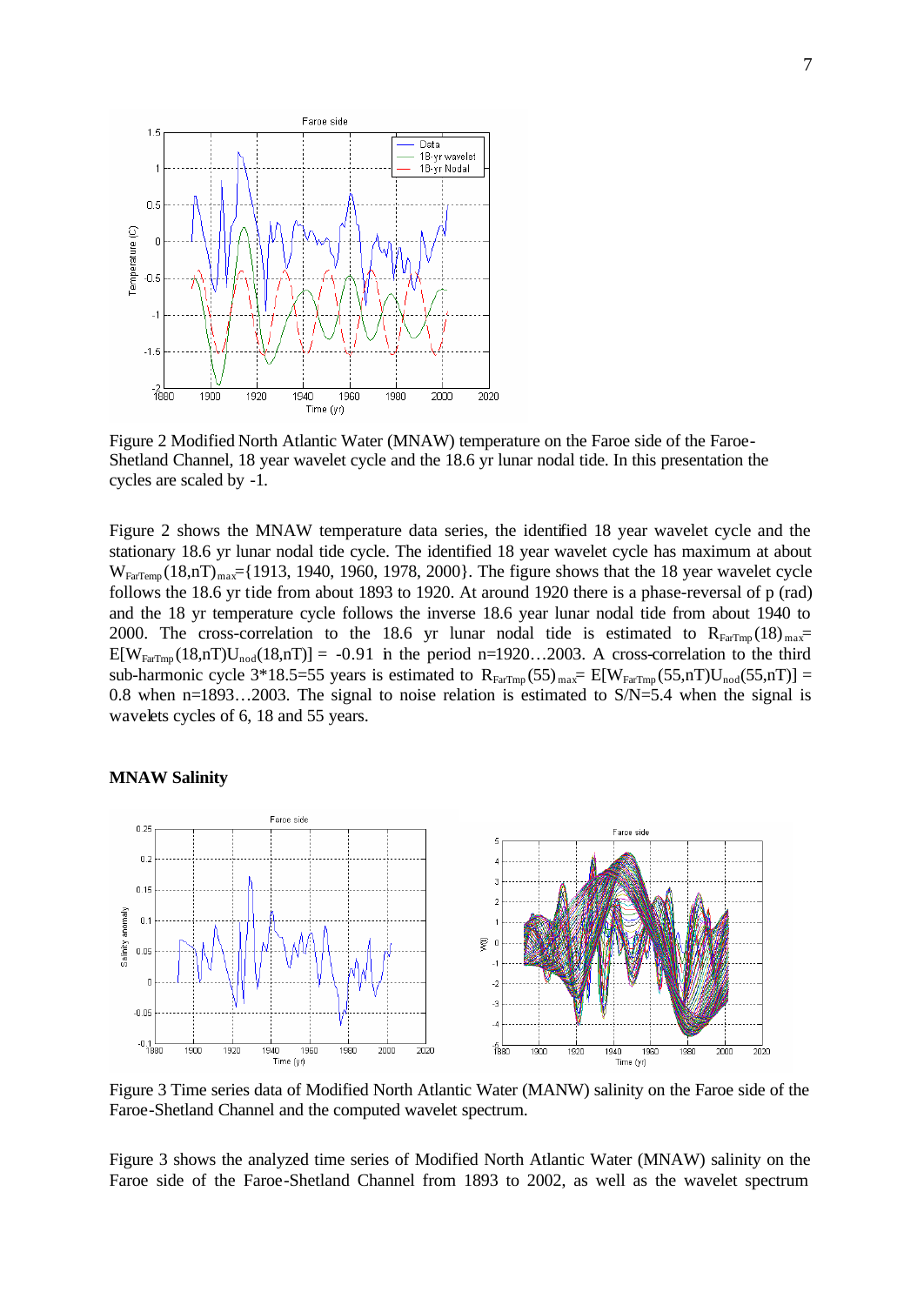

 $W_{\text{FarSal}}(4:80,n)$  of Modified North Atlantic Water salinity. The wavelet spectrum  $W_{\text{FarSal}}(4:80,n)$  has dominant cycles of about 6, 18 and 55 years. The cycles are as the lunar nodal spectrum.

Figure 4 The Modified North Atlantic Water (MNAW) salinity on the Faroe side of the Faroe-Shetland Channel, the dominant 18 yr cycle and the stationary 18.6 yr lunar nodal tide. The cycles are scaled by -1 on this figure.

Figure 4 shows the identified dominant 18 yr salinity cycle and the stationary representation of the 18.6 yr lunar nodal tide. The 18 year cycle has a maximum at about  $W_{\text{FarSal}}(18,n)$ <sub>max</sub>={1895, 1912,} 1930, 1942, 1965, 1987}. The figure shows there is a close relation between the 18 yr cycle and the 18.6 yr lunar nodal tide in the period 1893 to 1920, a phase-reversal of p (rad) in the period 1920 to 1978 and in 1978 to 2002 there has been a new phase-reversal. The cross-correlation with the 18.6 yr lunar nodal tide is estimated to  $R_{Farsal}(18)=E[W_{Farsal}(18,nT)U_{noda}(18,nT)]=0.82$  when the cycle was reversed in the period n= 1920…1978. The signal to noise relation was estimated to S/N=2.6.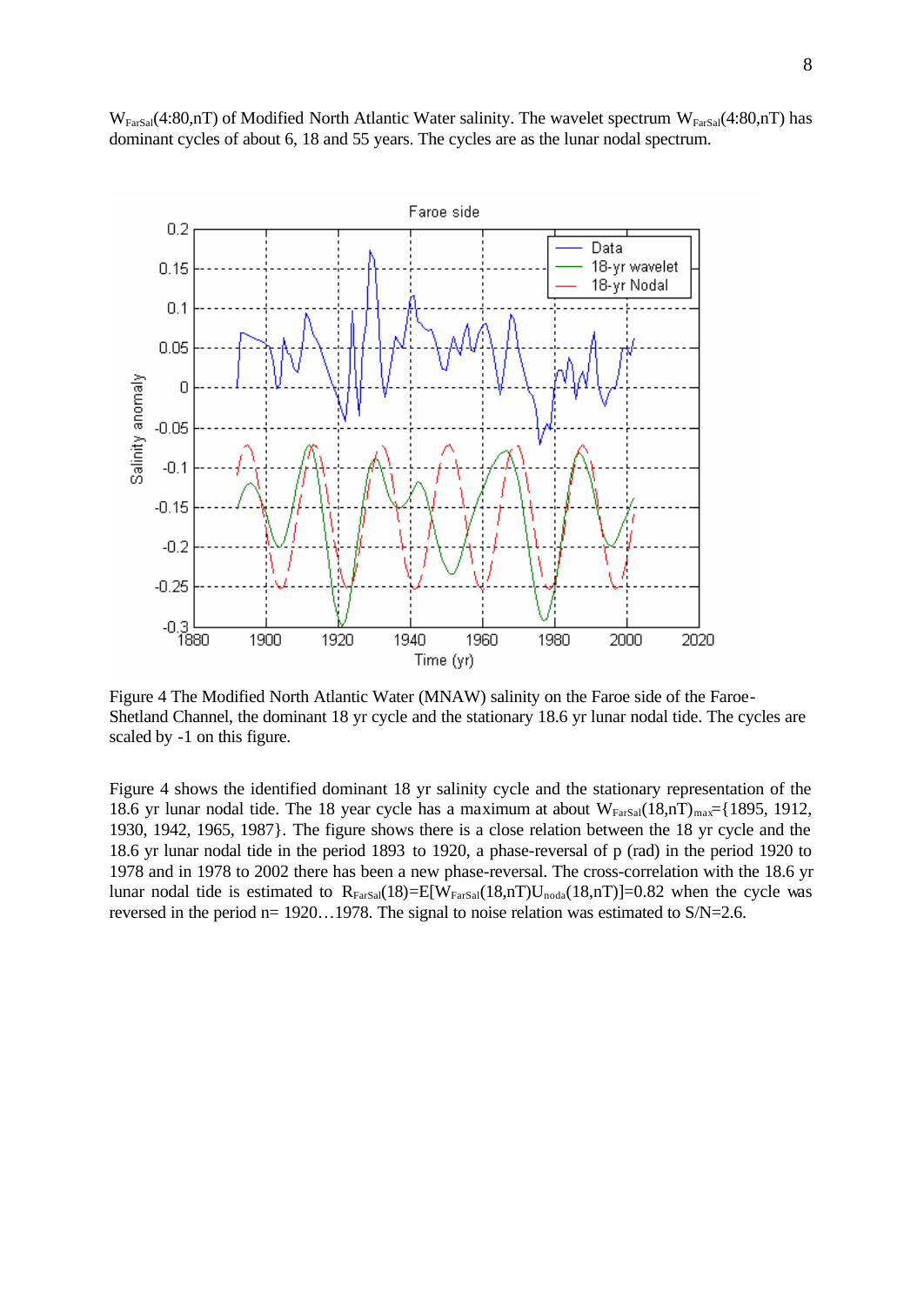#### **The Kola section temperature time series**



Figure 5 Time series of Kola section temperature series and the wavelet spectrum and the computed wavelet spectrum.

Figure 5 shows the Kola section time series and the computed wavelet spectrum  $W_{KolTmp}(4:80,nT)$ . In this wavelet set the dominant cycles are identified at about 6, 18, 55 and 74 years, and again correspond to the lunar nodal spectrum.



Figure 6 The Kola temperature time series, dominant 18 yr wavelet cycle and the 18.6 yr lunar nodal cycle.

Figure 6 shows the Kola section temperature time series and the dominant wavelet cycles of 18 and 55 years. The 55 yr cycle has a maximum at  $W_{\text{KolTmp}}(55,\text{nT})_{\text{max}}=[1945, 2000]$ . The 18 year cycle has a maximum at  $W_{KolTmp}$  (18,nT)<sub>max</sub>={1909, 1922, 1935, 1955, 1973, 1991}. The dominant 18 yr wavelet cycle has a delay of 0.35 p (rad) or 18.6\*0.35/2=3.2 years compared to the 18.6 yr lunar nodal cycle. The cycle has p (rad) phase-reversal at about the year 1920. The cross-correlation to the 18.6 yr lunar nodal tide is estimated to  $R_{KolTmp}$  (18)=  $E[W_{KolTmp}$  (18,nT)U<sub>nod</sub> (18,nT)]=0.82 when the cycle was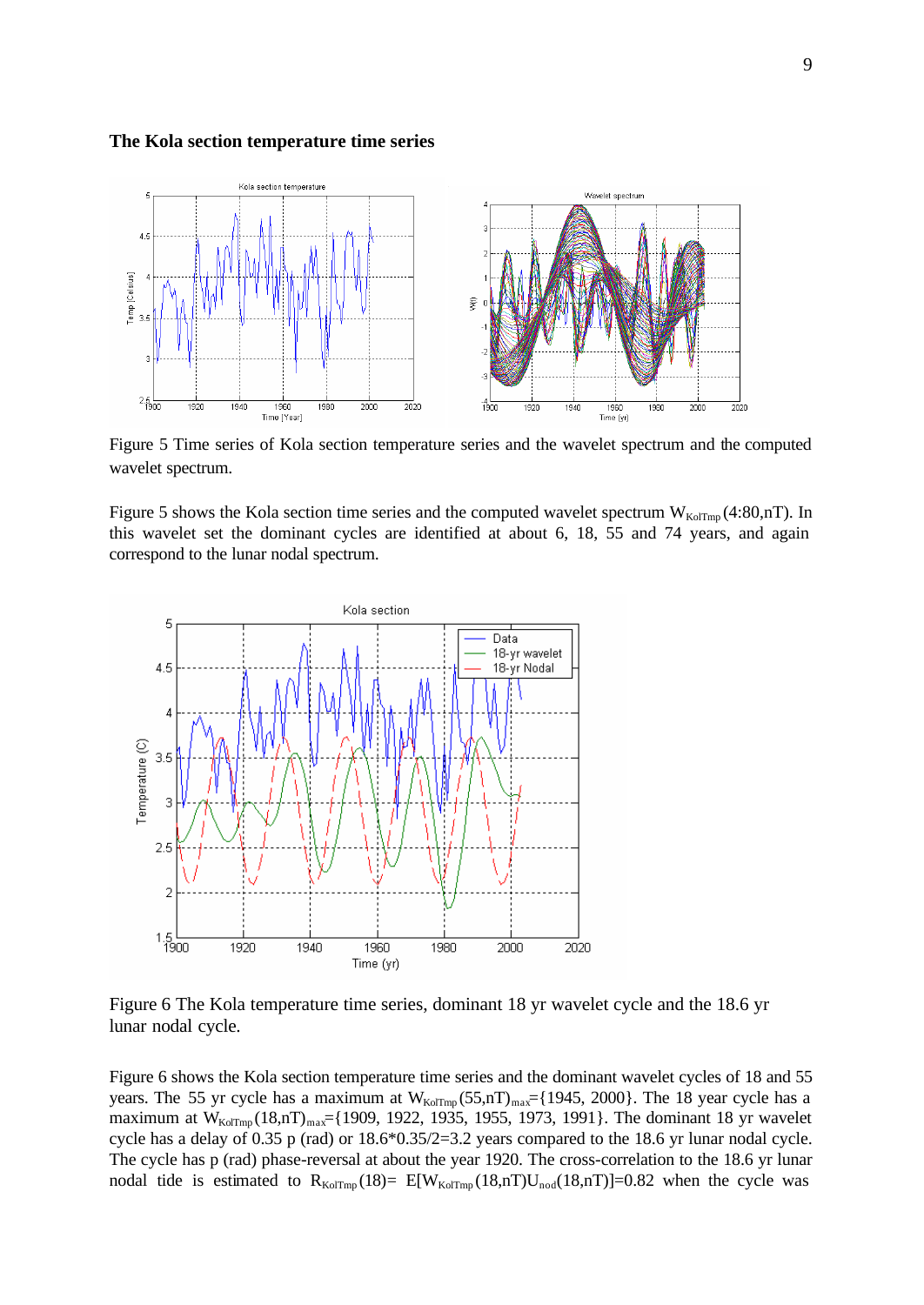reversed in the period n= 1920 to 2003. The signal to noise relation is estimated to S/N=3.0 when the signal is wavelets of 6, 18 and 55 years.



### **The Kola section salinity time series**

Figure 7 Time series of Kola section salinity and the computed wavelet spectrum.

Figure 7 shows the Kola section salinity time series and the computed wavelet spectrum. The wavelet spectrum  $W_{\text{KolTmp}}(4:30,\text{nT})$  has dominant cycles of about 6 and 18 years.



Figure 8 The Kola salinity time series, the dominant 18 yr cycle and the 18.6 yr lunar nodal cycle. The cycles are scaled on the presentation.

Figure 8 shows the data series and the dominant 18 yr cycle and the 18.6 yr lunar nodal cycle. The 18 yr wavelet cycles has a delay of about 0.35p (rad). This phase delay corresponds to the 18 yr Kola temperature cycle. The correlation to the lunar nodal cycles is estimated to  $R_{\text{KolSal}}(18) = E[W_{\text{KolSal}}(18,nT,-0.35p)U_{\text{nod}}(18,nT)] = 0.80$ . The time series has a strong 6 year lunar nodal cycle. This cycle has a phase-reversal in 1978.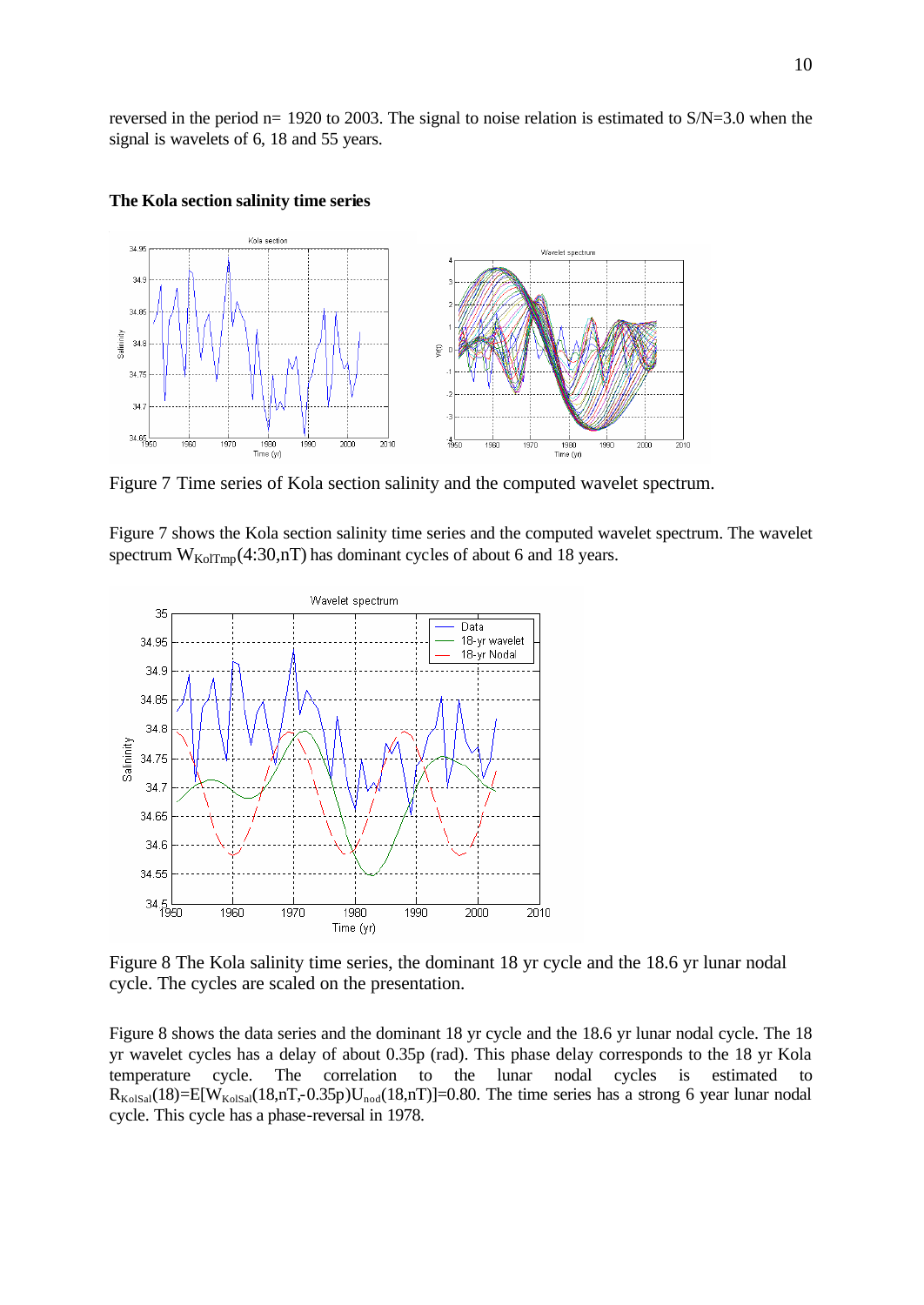| <b>Time</b>                       | <b>Nodal</b>                                | Cycle             | <b>Phase</b> | Nodal cycle | Corr    | Signal       |
|-----------------------------------|---------------------------------------------|-------------------|--------------|-------------|---------|--------------|
| <b>Series</b>                     | spectrum $W_0$                              | phase             | reversals    | correlation | Quality | <b>Noise</b> |
|                                   | $\left(\frac{\text{rad}}{\text{yr}}\right)$ | f(rad)            |              | $\bf{R}$    | Q       | (S/N)        |
| <b>Atlantic</b>                   |                                             |                   |              |             |         |              |
| $U_{\text{AbTide}}(18,\!nT)$      | $\omega_0 nT$                               | $(0.90-0.0)p$     |              | 0.67        | 7.5     | 2.5          |
| $U_{\text{AbTide}}(37,\text{nT})$ | $2\omega_0$ nT                              | 1.40 <sub>p</sub> |              | 0.94        | 23.0    | 2.5          |
| $U_{FarTmp}(18, nT)$              | $\omega_0$ nT                               | $(0.90-0.0)p$     | 1920         | $-0.91$     | 18.0    | 5.4          |
| $U_{FarTmp}(55, nT)$              | $\omega_0 nT/3$                             | $(0.90-0.4)p$     |              | 0.80        | 13.1    |              |
| $U_{\text{FarSal}}(18,\text{nT})$ | $\omega_0$ nT                               | $(0.90+0.0)p$     | 1920, 1980   | 0.82        | 8.7     | 2.6          |
| $U_{\text{FarSal}}(55,\text{nT})$ | $\omega_0 nT/3$                             | $(0.90-0.4)p$     |              | 0.86        | 17.8    |              |
| $U_{ScoTmp}(18,nT)$               | $\omega_0$ nT                               | $(0.90+1.0)p$     | 1920         | 0.86        | 14.2    | 4.8          |
| $U_{ScoTmp}(55,nT)$               | $\omega_0 nT/3$                             | $(0.90+0.0)p$     | 1920         | 0.92        | 24.0    | 4.8          |
| $U_{ScoSal}(18,nT)$               | $\omega_0 nT$                               | $(0.55+0.0)p$     |              |             |         | 2.6          |
| $U_{ScoSal}(74, nT)$              | $\omega_0 nT/3$                             | $(0.90-0.0)p$     |              | 0.91        | 25.5    | 2.6          |
|                                   |                                             |                   |              |             |         |              |
| <b>Barents</b> Sea                |                                             |                   |              |             |         |              |
| $U_{HamTmean}(06, nT)$            | $3\omega_0$ nT                              | $(-0.09+0.15)p$   | 1978         | 0.5         | 1.2     | 1.74         |
| $U_{\text{HamTmean}}(18, nT)$     | $\omega_0$ nT                               | $(0.90 - 0.25)p$  |              | 0.82        | 9.4     | 1.74         |
| $U_{\text{HamTmax}}(18, nT)$      | $\omega_0$ nT                               | $(0.90 - 0.75)p$  |              | 0.90        | 13.3    | 2.2          |
| $U_{\text{HamTmin}}(18, nT)$      | $\omega_0$ nT                               | $(0.90-0.0)p$     |              | 0.82        | 10.5    | 2.1          |
| $U_{\text{KolTmp}}(06,\text{nT})$ | $3\omega_0$ nT                              | $-1.09/-0.09p$    | 1920, 1978   |             |         |              |
| $U_{\text{KolTmp}}(18,\text{nT})$ | $\omega_0$ nT                               | $(0.90 - 0.35)p$  | 1920         | 0.82        | 13.0    | 3.0          |
| $U_{\text{KolTmp}}(55,\text{nT})$ | $\omega_0 nT/3$                             | $(0.90-0.0)p$     |              | 0.87        | 18.0    | 3.0          |
| $U_{\text{KolTmp}}(74,\text{nT})$ | $\omega_0 nT/4$                             | $(0.29-0.0)p$     |              | 0.95        | 34.0    | 3.0          |
| $U_{KolSal}(06,nT)$               | $\omega_0$ nT                               | $-1.09/-0.09p$    | 1978         |             |         |              |
| $U_{KolSal}(18,nT)$               | $\omega_0$ nT                               | $(0.90 - 0.35)p$  |              | $0.8\,$     | 9.4     | 2.6          |

## **Summary**

Table 1. Summary of the investigation (p=3.14).

Table 1 shows a summary of the time series investigations. U<sub>AbTide</sub> represets the sea level time series at Aberdeen,  $U_{FarTmp}$  the temperature at Faroe side,  $U_{FarSal}$  the salinity at Faroe side,  $U_{ScoTmp}$  the temperature at Scottish side, U<sub>FarSal</sub> the salinity at Scottish side, U<sub>HamTmeak</sub> the mean sea level at Hammerfet, U<sub>HamMax</sub> the maximum sea level at Hammerfest, U<sub>HamMin</sub> the mean sea level at Hammerfest,  $U_{\text{KolTmp}}$  the Kola section temperature,  $U_{\text{KolSal}}$  the Kola section salinity. The high nodal cycle correlation and correlation quality Q shows there is a close relation between fluctuation in the time series and the 18.6 year lunar nodal tide. The high signal to noise relation S/N shows that the harmonics from the 18.6 yr tide has a dominant influence on the fluctuations in the time series.

### *The Northeast Atlantic:*

The annual mean sea level at Aberdeen has dominant lunar nodal cycles of about 6, 18 and 37 years. The 18 year cycle  $U_{\text{AbTide}}(18, nT)$  is closely related to the 18.6 year lunar nodal tide cycle.

The temperature time series of MNAW on the Faroe side of the Faroe-Shetland Channel has dominant lunar nodal cycles of about 6, 18 and 55 years. The 18 yr temperature cycle is closely correlated to the 18 yr sea level cycle at Aberdeen and 18.6 yr lunar nodal cycle (Pugh, 1996). This indicates that the dominant 18 yr temperature cycle is controlled by the 18.6 yr lunar nodal tide. The 18 yr cycle had a phase-reversal in about 1920. The phase-reversal introduces a time variant process controlled by an unknown source. The MNAW salinity time series has dominant cycles of about 6, 18 and 55 year. The 18 yr cycle has the same phase as the 18 yr temperature cycle. The time series had a phase-reversal in about 1920 and 1980.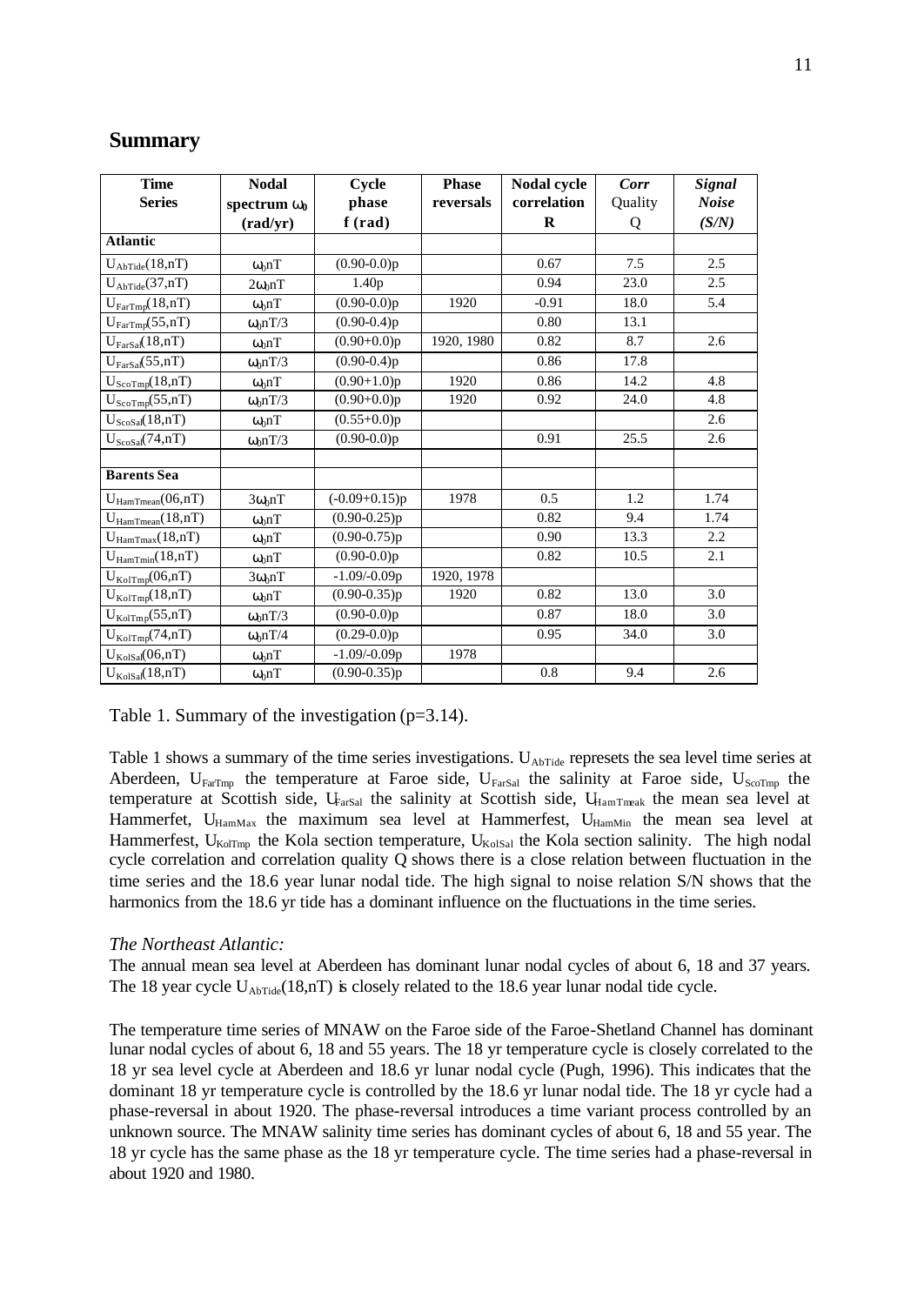The NAW temperature cycle, on the Scottish side of the Faroe-Shetland Channel, has dominant cycles of about 6, 18 and 55 years. In this time series the 18 yr cycle has a phase shift of 1.0p (rad) compared the 18 yr temperature cycle on the Faroe side and the 18.6 yr lunar nodal tide. In this time series there was a phase-reversal in about 1920. The NAW salinity time series has a dominant cycle of about 55 years. In this time series the 18 yr lunar nodal cycle was not identified.

#### *The Barents Sea:*

The annual sea level at Hammerfest has dominant lunar nodal cycles of about 6 and 18 years. The 18 year cycle U<sub>HamTide</sub>(18,nT) has a delay of 0.25p (rad) or 2.3 years compared to the 18.6 yr lunar tide cycle. The annual minimum sea level  $U_{\text{HamTmin}}(18,n)$  has a dominant 18 yr cycle which has the same phase as the lunar nodal tide. The annual maximum time  $U_{\text{HamTma}}(18, nT)$  series has a dominant 18 yr cycle which has a phase delay of 0.75p (rad) or 7.0 years compared to the 18.6 year lunar tide cycle.

The Kola section temperature data series has dominant lunar nodal cycles of about 6, 18, 55 and 74 years. The dominant 18 year temperature cycle has a delay of about of 0.10p (rad) or 1.0 year compared to the 18 year sea level cycle at Hammerfest. The Kola section salinity time series has dominant lunar nodal cycles of about 6 and 18 years. The dominant 18 yr cycle is close related to the 18 year Kola section temperature cycle.

## **Discussion**

#### *The materials and methods*

The Faroe-Shetland Channel data series have some missing data the first 25 years. This influenced the identification of the 55 yr lunar cycle. The analysis was done by interpolating the missing data and by putting the missing data to zero. Both methods identified the 18.6 yr lunar nodal cycle.

The investigation identified dominant lunar nodal cycles of about 6, 18, 37, 55 and 74 years in the wavelet spectrum. The 6 yr cycle is difficult to identify in long periods. The cycle is influenced by noise and the 18 yr cycle seems to introduce phase-reversals on the 6 yr cycle. The best stationary cycle estimates are from the Barents Sea time series. Wavelet transforms have a surprising ability to identify long-term cycles. The problem is to reduce error at the ends of the time series. This error was reduced by the explained scaling method. The 55 yr and the 74 yr cycles are estimated in the short time series of about 100 to 110 years. These estimates should, however, be confirmed by analyzing more time series.

The best estimates are related to the identification of the dominant 18 yr cycles. The 18 yr cycle identification is confirmed by the sea level analysis and by astronomical data. The same cycles are identified by others (Maksimov and Smirnov, 1964,1965, 1967; Maksimov, and Sleptsov-Shevlevich, 1970; Yndestad, 1999, 2003). The coherence between the results from all time series confirms the good quality of the wavelet analysis method.

#### *The lunar nodal spectrum*

The investigation indicates that 18.6 year lunar nodal tide introduces a temporary 18 yr standing wave fluctuation in temperature and salinity. The fluctuation is observed in the time series from both the Faroe-Shetland Channel and the Barents Sea. The wavelet analysis has identified harmonic cycles of about 6, 37, 55 and 74 years. The source of these cycles is unclear and needs more investigation.

*The relation between the Faroe-Shetland Channel and the Barents Sea time series*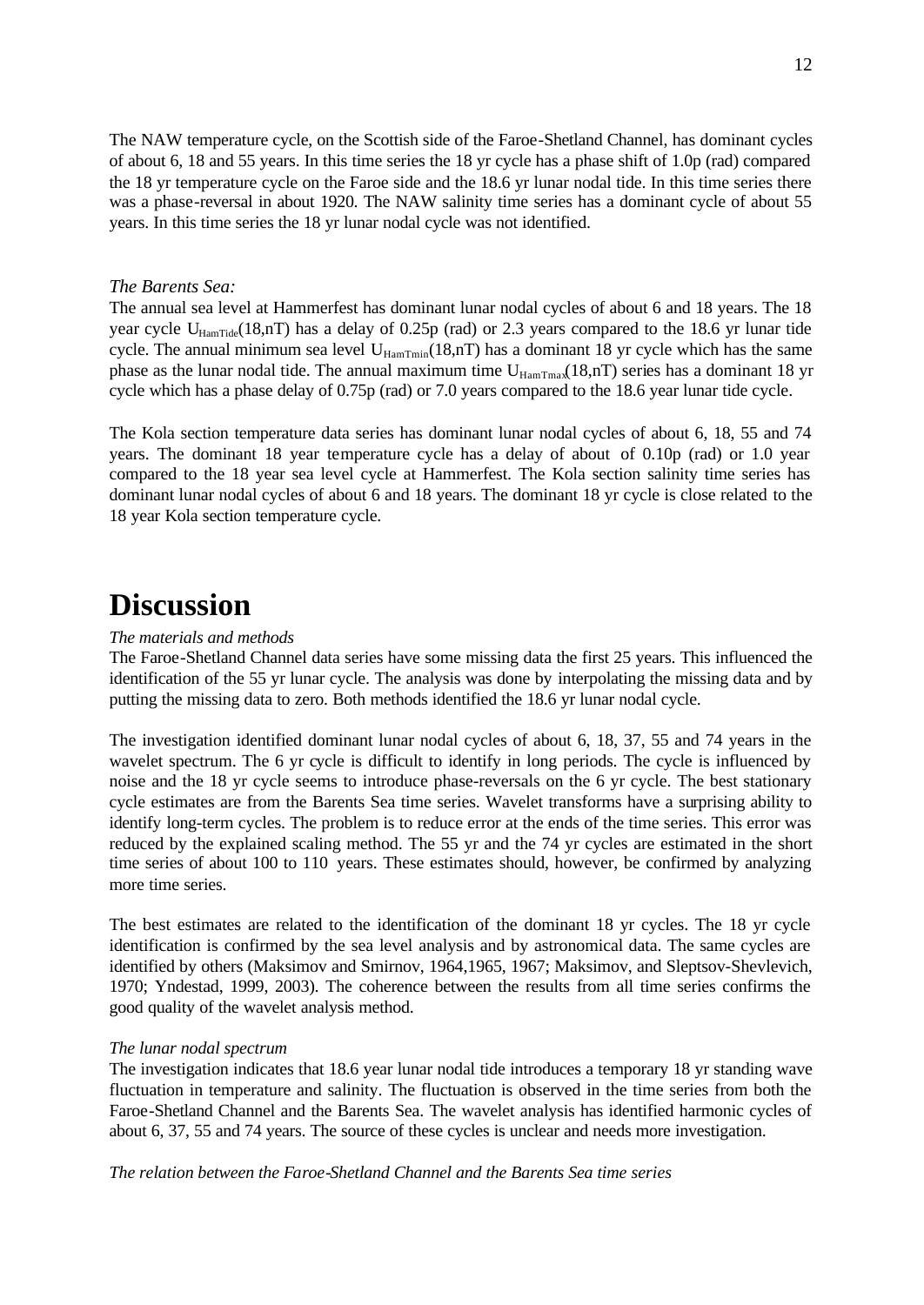The investigation indicates that the fluctuations in the time series are controlled by the 18.6 yr lunar nodal tide. There is, however, a delay of about of 0.35p (rad) or 3.2 years between the 18 yr annual mean tide at Aberdeen and Hammerfest. This phase delay influences the fluctuating dynamics between the time series.

The identified stationary 18 yr cycles in the temperature and the salinity time series have stationary cycle times and long-term periodic phase-reversals. The cause of this phase-reversal is still unclear. In Arctic time series this phase-reversal is, however, associated with changes in sub-harmonic cycles (Yndestad, 2003). This indicates a modulation between the 18 yr cycle and sub-harmonic cycles. The phase-reversal may be caused by different processes in Faroe-Shetland Channel and in the Barents Sea. This property may introduce a new phase delay of 1.0p (rad) or 9.3 years between the 18 year cycle fluctuation in the Faroe-Shetland Channel and the Barents Sea.

#### *Coherent or Chaotic regime shifts?*

Chaotic regime shifts are associated with long-term cycles which are difficult to predict since they are dependent on the initial condition. In this analysis there are identified temporary stationary cycles from the lunar nodal tide which opens a new possibility of long term prediction. At the same time the phase-reversal property reduces the possibility of long-term prediction. The identification of the cause of the phase-reversal may be able to classify the regime shift properties. If the phase-reversals are caused by free oscillating systems, chaotic regime shifts would be expected. If it is caused by forced longer gravity from the moon, the regime shifts may be deterministic.

## **References**

Bochkov, Yu. A. 1982. Water temperature in the 0-200 m layer in the Kola-Meridian in the Barents Sea, 1900-1981. Sb. Nauchn. Trud. PINRO, Murmansk, 46: 113-122 (in Russian).

Daubechies I. 1992. Ten lectures of wavelet. SIAM Journal on Mathematical Analysis. 24:499-519.

- Maksimov, I. V. and Smirnov, N. P. 1964. Long range forecasting of secular changes of the general ice formation of the Barents Sea by the harmonic component method. Murmansk Polar Sci. Res. Inst., Sea Fisheries, 4: 75-87.
- Maksimov, I. V. and Smirnov, N. P. 1965. A contribution to the study of causes of long-period variations in the activity of the Gulf Stream, Oceanology, 5, Pages 15-24.
- Maksimov, I. V. and Smirnov, N. P. 1967. A long-term circumpolar tide and its significance for the circulation of ocean and atmosphere. Oceanology 7: 173-178 (English edition).
- Maksimov, I. V. and Sleptsov-Shevlevich, B. A., 1970. Long-term changes in the tide-generation force of the moon and the iciness of the Arctic Seas. Procedings of the N. M. Knipovich Polar Scientific-Research and Planning Institute of Marine Fisheries and Oceanography (PINRO), 27: 22-40.

Matlab. 1997. Matlab. Wavelet Toolbox. Users Guide. The Math Works Inc.

Pugh, D T. 1996. Tides, Surges and Mean Sea-Level. John Wiley & Sons. New York.